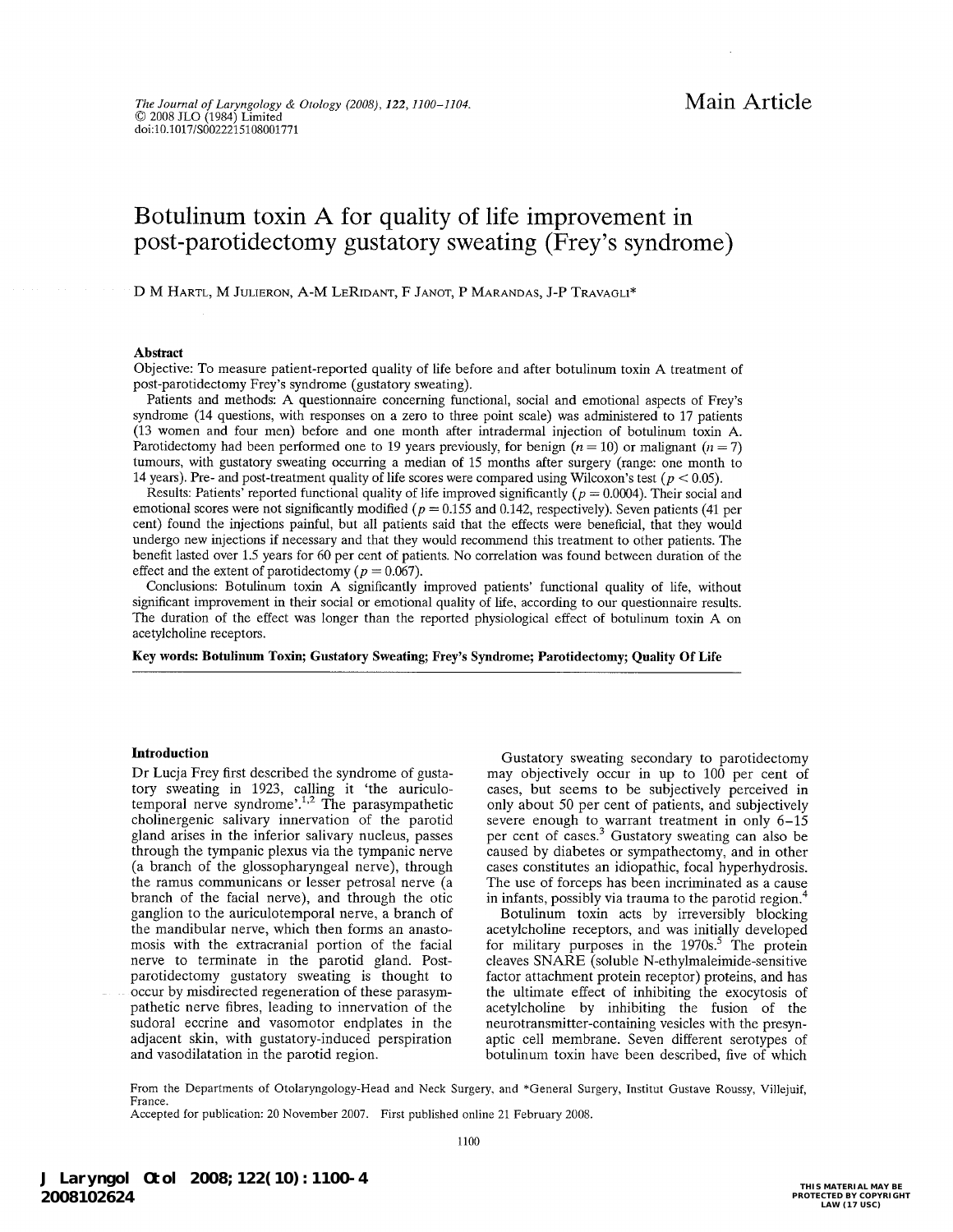are active in humans. Type A botulinum toxin is the most widely used subtype in clinical practice, within otolaryngology, ophthalmology, neurology, gastroenterology, urology and rheumatology, for a variety of muscle-related indications such as torticotis, idiopathic facial spasm, oromandibular dystonia, cervical dystonia, spasmodic dysphonia, facial rhytids, strabismus, and oesophageal and cricopharyngal hypertonia.<sup>5-10</sup> Use of botulinum toxin A has been reported for the treatment of sialorrhoea<sup>11,12</sup> and postoperative pharyngocutaneous fistula, $3$  showing the efficacy of the treatment in reducing salivary flow.

Botulinum toxin A has been shown to effectively treat Frey's syndrome, with the first description by Drobik and Laskawi in 1995.<sup>13</sup> Objective improvement or disappearance of the gustatory sweating has been well documented. However, although the objective benefits of the treatment are apparent to all who practice this technique, the subjective result from the patient's perspective, in terms of quality of life, has, to our knowledge, never been documented. The aim of this study was to measure Frey's syndrome patients' evaluations of the functional, social and emotional effects of botulinum toxin A treatment.

#### **Patients and methods**

A questionnaire (in French) concerning functional, social and emotional aspects of Frey's syndrome was prospectively administered to patients under review for treatment of post-parotidectomy Frey's syndrome. An English translation of the questionnaire is provided as Appendix 1. The questionnaire was self-administered. It consisted of 14 questions, five related to the functional and symptomatic aspects of Frey's syndrome, four related to the social effects of the syndrome, and five related to the emotional effects. Patients rated their response to each question on a scale of zero  $(=$  no effect or symptom) to three  $($  = very strong effect or symptom). Completion required less than five minutes. The questionnaire was administered for the first time before botulinum toxin injection (either one week before or just prior to the injection).

After a starch-iodine test, type A botulinum toxin diluted with isotonic saline was injected intrader-<br>mally, as previously described,<sup>13</sup> using a dose of 2.5<br>U/cm<sup>2</sup> for Botox<sup>®</sup> (Allergan, Mougins, France) or 8 U/cm<sup>2</sup> for Dysport<sup>®</sup> (Ipsen, Paris, France).

The questionnaire was administered a second time, one month after the injections, either in the clinic just before the follow-up visit or at home (and returned by mail). The second questionnaire contained supplementary questions answerable by 'yes' or 'no'. These questions were: 'Have you already had botulinum toxin injections? If so, were they painful? Were you happy with the effects? If necessary, would you undergo the injections a second time? Would you recommend this treatment to other patients?' A space for free comments was included at the end of the questionnaire.

A total score for each questionnaire domain was obtained by adding the scores for each question, with 15 being the total possible worst score for the functional domain, 12 for the social domain and 15 for the emotional domain.

Descriptive and comparative statistics were calculated using the StatView<sup>©</sup> (SAS Institute, Cary, North Carolina, USA) version 5.0 software for Windows. Comparisons of the pre- and post-injection scores were performed using the non-parametric Wilcoxon's signed rank test. A Mann-Whitney test was used to compare scores for patients with benign versus malignant tumours, patients having undergone superficial versus total parotidectomy, and patients treated with Botox versus Dysport. A Kaplan-Meier analysis with the logrank test was used to evaluate the duration of botulinum toxin A effect and to detect any difference, comparing patients with benign versus malignant tumours and patients having undergone superficial versus total parotidectomy.

# **Results**

Nineteen patients (15 women and four men) were included in the study. Two did not complete the second questionnaire, leaving 17 patients (13 women and four men) as the subjects of this study.

For these 17 patients, parotidectomy had been performed one to 19 years earlier (average: seven years), for benign  $(n = 10)$  or malignant  $(n = 7)$  tumours. Superficial parotidectomy had been performed in six cases, and total or subtotal parotidectomy with removal of the deep lobe in 11 cases. All cases had been performed with subcutaneous dissection and no flap or other type of interposition. Facial function was normal in all cases. One patient had received radiation therapy (50 Grays to the parotid gland) before total parotidectomy. Frey's syndrome appeared a median of 15 months after surgery (range: one month to 14 years). Botox was used for nine patients and Dysport for eight. An average of  $38.5 \pm 9.7$  cm<sup>2</sup> botulinum toxin A was injected (range:  $22-50$  cm<sup>2</sup>).

The average pre- and post-injection scores for each domain are shown in Table I. Functional Frey's syndrome related quality of life improved significantly (Wilcoxon's rank test,  $p = 0.0004$ ). The reported changes in social and emotional quality of life were not significant, however  $(p = 0.155$  and 0.142, respectively) (Table I). Only one patient had a significant side effect: transient (four weeks) paresis of the orbicularis oris muscle. Seven patients (41 per cent) found the injections painful, but all patients

**TABLE I** 

QUESTIONNAIRE SCORES BEFORE AND 1 MONTH AFTER BOTULINUM TOXIN A TREATMENT FOR FREY'S SYNDROME\*

| Domain                            | Score                                     |                                           | n                           |
|-----------------------------------|-------------------------------------------|-------------------------------------------|-----------------------------|
|                                   | Pre-treatment                             | Post-treatment                            |                             |
| Functional<br>Social<br>Emotional | $6.6 + 2.4$<br>$2.6 + 2.3$<br>$3.8 + 3.5$ | $1.8 + 2.7$<br>$1.8 + 1.6$<br>$2.5 + 3.6$ | $0.0004*$<br>0.155<br>0.142 |

Score data are shown as average  $\pm$  standard deviation. \*17 patients. <sup>†</sup>Wilcoxon's non-parametric paired comparison; <sup>‡</sup>statistically significant.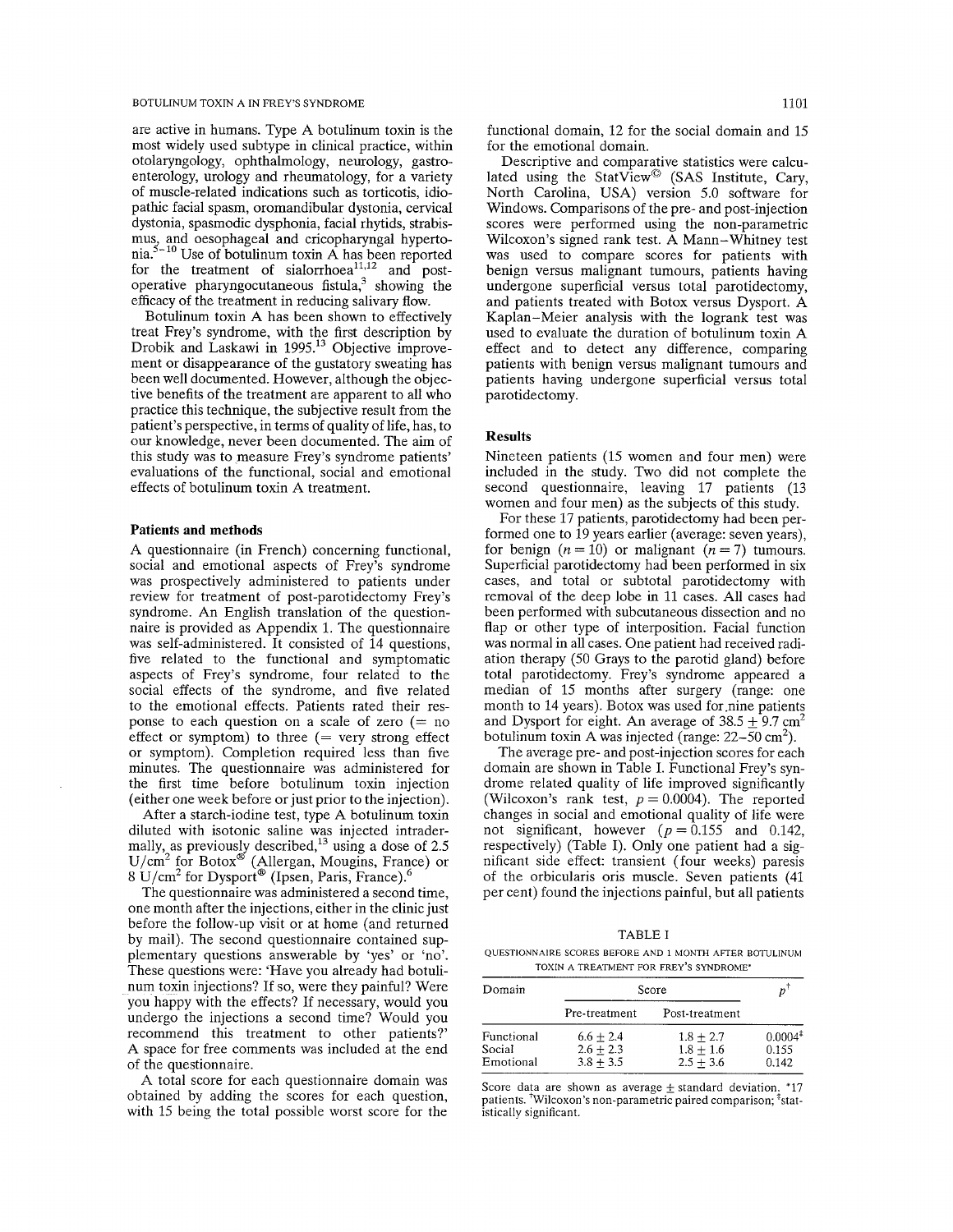were happy with the effects and said they would undergo new injections if necessary and would recommend this treatment to other patients.

No difference in pre- or post-injection scores or in the change in scores was found, comparing patients with benign versus malignant disease, patients having undergone superficial versus total parotidectomy, and patients treated with Botox versus Dysport (Mann-Whitney,  $p > 0.05$  in all cases).

All the patients were followed for at least one year. In five patients, no recurrence of Frey' syndrome occurred. The duration of the effect of the botulinum toxin A was therefore calculated with the Kaplan-Meier method (Figure 1). At one year post-injection, 80 per cent of our patients had not yet experienced recurrence. At 1.5 years, 60 per cent had not yet experienced recurrence. However, at two years, only 24 per cent were still free of gustatory sweating. In total, patients were free of gustatory sweating for a median duration of approximately 1.5 years. The duration of the effect of the botulinum toxin A was not related to tumour malignancy (logrank,  $p = 0.598$ ) or to the extent of parotidectomy (total vs superficial, logrank,  $p = 0.0668$ ; Figure 2).

### **Discussion**

Botulinum toxin A has already been shown to be effective for decreasing post-parotidectomy gustatory sweating.<sup>3,5,13</sup> However, to our knowledge, this is the first study to confirm an improvement in quality of life following this treatment. In the study by Guntinas-Lichius et al., 50 per cent of patients questioned after parotidectomy reported gustatory sweating, but only 6 per cent wanted treatment.<sup>3</sup> Most patients report onset of the symptom almost immediately after surgery; late-onset Frey's syn-<br>drome seems to be rare.<sup>14</sup> In our study, several patients were treated many years after the onset of Frey's syndrome, because they had not been informed of the availability and efficacy of botulinum toxin A treatment.

The average surface area injected in our study - $38.5 \text{ cm}^2$  – is comparable to previous reports by



 $Fig. 1$ 

Kaplan-Meier curve for duration of symptom relief after botulinum toxin A injection for Frey's syndrome.



Kaplan-Meier curve for duration of symptom relief after botulinum toxin A injection, for patients having undergone superficial parotidectomy (superf) versus total parotidectomy (total). The difference was not significant (logrank analysis,  $p = 0.0668$ ). Cum = cumulative.

Nolte et  $al$ ,<sup>15</sup> who reported an average surface area of  $39 \pm 9$  cm<sup>2</sup>, and by Laccourreye *et al.*, who<br>reported an average surface area of  $49 \text{ cm}^2$ .<sup>16</sup> One of our patients experienced temporary muscle paresis, which is comparable to a previously published incidence of two out of 13 patients reported by Beerens and Snow.<sup>17</sup>

We used Botox and Dysport interchangeably, according to their availability in our hospital. These two preparations have been shown to be equally efficient, and the average conversion factor is generally considered to be approximately  $1:3.^6$  For practical<br>purposes, we used Dysport  $8 \text{ U/cm}^2$  instead of  $7.5 \text{ U/cm}^2$ . The reported mean duration of the effect on Frey's syndrome is 11 months.<sup>17</sup> In a prospective study by Nolte et al., 66 per cent of patients treated with Botox  $2 U/cm<sup>2</sup>$  still had no recurrence after one year, and 100 per cent of patients treated with  $3 \text{ U/cm}^2$  had no recurrence at one year.<sup>15</sup> Laccourreye et al. used 2.5 U/cm<sup>2</sup> and observed an actuarial efficacy rate of 73 per cent at one year and 37 per cent at two years.<sup>16</sup> Our experience is comparable to these previously reported results, with 80 per cent of our patients being without recurrence at one year and 60 per cent still without recurrence of their symptoms 18 months after the injection. Guntinas-Lichius reported an increase in the duration of the effect, from 8.3 months to 16.5 months, when using 20 U of Dysport compared with  $10 U<sup>1</sup>$ This implies that the optimum dose per  $\text{cm}^2$  may be greater than previously thought, and more than the<br>dose used in our study. The duration of botulinum toxin A effect in Frey's syndrome is much longer than the effect observed for other diseases treated with intramuscular injection. The average duration of the muscular effect is approximately three months, the time taken for axons to recover from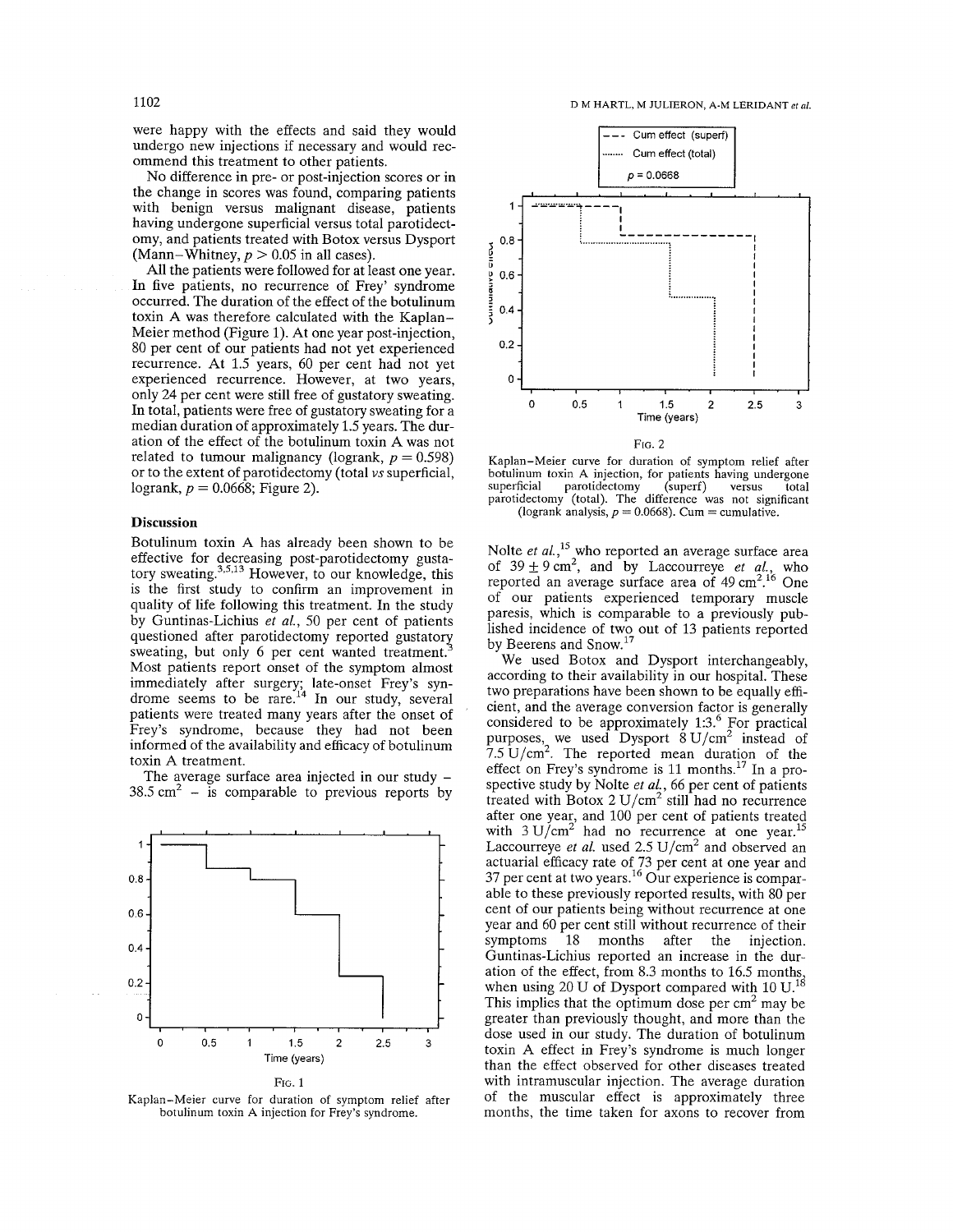the irreversible binding of botulinum toxin  $A$ <sup>5</sup>. The longer duration of the effect in Frey's syndrome implies a longer recuperation of the neuro-glandular junction, or even a different type of mechanism; further basic science studies will be needed to explain this phenomenon.

Other means of treatment of Frey's syndrome are aimed at primary prevention, by the interposition of tissue between the dissected nerve and the skin. A sternomastoid muscle flap has also been proposed, to decrease the facial asymmetry due to the parotidectomy.<sup>19</sup> A prospective study by Kerawala et al., however, failed to show a significant difference in the incidence of a positive starch-iodine test between groups of patients with and without a sternomastoid muscle flap.<sup>20</sup> Taylor and Yoo<sup>21</sup> found no improvement in Frey's syndrome, comparing subsuperficial musculo-aponeurotic system dissection versus subcutaneous dissection, following superficial parotidectomy. However, a study by Sinha et al.<br>suggested that AlloDerm® (LifeCell Corp., Branchburg, New Jersey, USA) could improve this symptom.<sup>22</sup> All of the patients in our study had undergone parotidectomy with subcutaneous dissection and had received no flap or other type of interposition, and were thus comparable from a surgical standpoint.

Our study implies that quality of life in Frey's syndrome is essentially related to functional aspects, and less to social and emotional aspects. This could be due to the fact that the pathophysiology and the innocuity of the syndrome had already been explained to the patients, and thus any emotional or psychological problem or anxiety may already have been dealt with. The social effects of the syndrome were measured by questions concerning restaurants, family and friends. It is possible that other social aspects (work for example) were not adequately addressed by the questionnaire. It seems, however, that most patients had not modified their social activities due to their Frey's syndrome, and none of our patients had changed jobs or stopped working due to their symptoms. One of our patients had even found an advantage to the symptom in his work. He found that the effect of Frey's syndrome during professional 'working lunches' gave him a negotiating advantage, the opposing party erroneously thinking that he was anxious or 'stressed' by the negotiations, when the perspiring was actually only Frey's syndrome.

- Post-parotidectomy gustatory sweating (Frey's syndrome) is thought to occur by misdirected regeneration of parasympathetic nerve fibres
- Botulinum toxin A has been shown to effectively treat Frey's syndrome, with the first description by Drobik and Laskawi in 1995
- This study confirms the quality of life benefits of botulinum toxin A treatment for Frey's syndrome for patients with functional distress

Another bias in our study was that only patients who wanted treatment were included. Many patients may experience Frey's syndrome without finding it bothersome and thus do not seek treatment. The frequency of Frey's syndrome is greater when assessed by prospective, objective studies using the starchiodine test, compared with subjective reporting of the symptoms. $<sup>2</sup>$ </sup>

Our questionnaire has not been statistically validated, nor does there exist a validated questionnaire for this syndrome. Given the significant subjective functional improvement and patient satisfaction with botulinum toxin A treatment, its ease of implementation and the low rate of side effects, the need for the development of a detailed, multidomain Frey's syndrome quality of life questionnaire is questionable.

#### Conclusions

Botulinum toxin A significantly improved patients' functional quality of life, without significant improvement of the social or emotional aspects cited in our questionnaire. This study confirms the quality of life benefits of botulinum toxin A treatment for Frey's syndrome, for patients with functional distress. The reasons for the prolonged duration (over one year) as compared with the duration of effect of intramuscular botulinum toxin A injections (three months) has yet to be elucidated from a physiological standpoint.

#### References

- 1 Frey L. The auriculotemporalis nerve syndrome [in French]. Rev Neurol 1923;2:97-104
- 2 Moltrecht M, Michel O. The woman behind Frey's syndrome: the tragic life of Lucja Frey. Laryngoscope 2004;  $114:2205 - 9$
- 3 Guntinas-Lichius O, Kick C, Klussmann JP, Jungehuelsing M, Stennert E. Pleomorphic adenoma of the parotid gland: a 13-year experience of consequent management by lateral or total parotidectomy. Eur Arch Otorhinolaryngol 2004;  $261:143-6$
- 4 Dizon MV, Fischer G, Jopp-McKay A, Treadwell PW, Paller AS. Localized facial flushing in infancy. Auriculotemporal nerve (Frey) syndrome. Arch Dermatol 1997;  $133:1143-5$
- 5 Blitzer A, Sulica L. Botulinum toxin: basic science and clinical uses in otolaryngology. Laryngoscope 2001;111:  $218 - 26$
- 6 Ranoux D, Gury C, Fondarai J, Mas JL, Zuber M. Respective potencies of Botox and Dysport: a doubleblind, randomised, crossover study in cervical dystonia. J Neurol Neurosurg Psychiatry 2002;72:459-62<br>7 Blitzer A, Brin MR, Stewart CF. Botulinum toxin manage-
- ment of spasmodic dysphonia (laryngeal dystonia). a 12-year experience in more than 900 patients. Laryngoscope 1998;108:1435-41
- 8 Lovice D. Botulinum toxin use in facial plastic surgery. Otolaryngol Clin North Am 2002;35:171-86
- 9 Shaw GY, Searl JP. Botulinum toxin treatment for cricopharyngeal dysfunction. Dysphagia 2001;16:161-
- 10 Alberty J, Oelerich M, Ludwig K, Hartmann S, Stoll W. Efficacy of botulinum toxin A for treatment of upper esophageal sphincter dysfunction. Laryngoscope 2000;110:1151-6